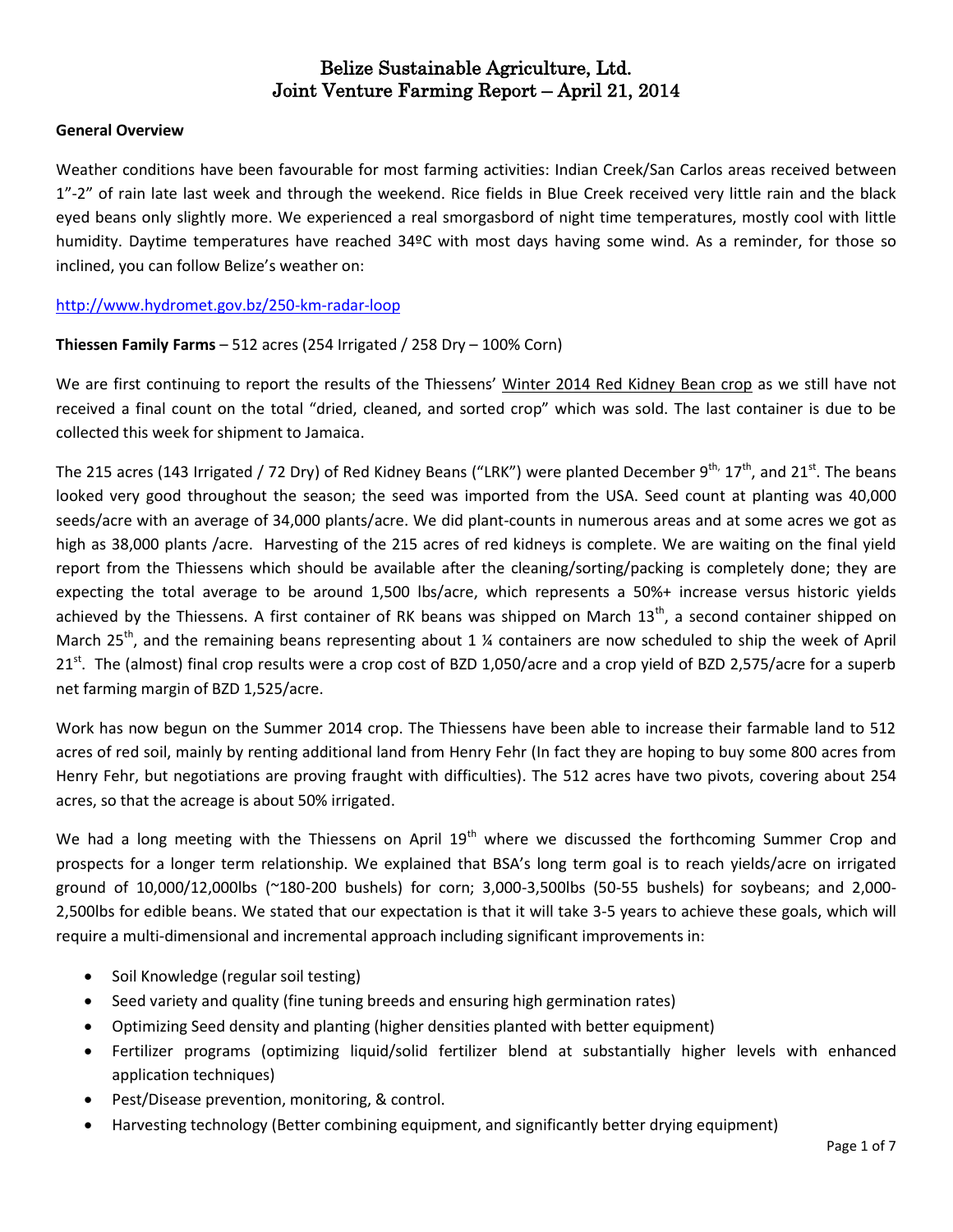On the one hand, we felt that the dramatic improvement in yields the Thiessens had experienced these past two crops gave us real credibility in terms of our commitment and willingness to provide financial, human, and knowledge resources to our JV partners. On the other hand, the Thiessens clearly felt daunted by the numbers we are talking about; one must remember that, historically, a 4,000lb/acre corn crop was considered to be a very satisfactory result in the Indian Creek Community.

However, at the end of the meeting, the Thiessens seemed excited and "Eager to Go". They said they were working hard to get all of their land prepared in time for an early planting (mid-May) and readily consented to designating 50% of one of the irrigation pivots for a multi-phase trial involving two different corn varieties at different seed densities with different fertilizer blends (liquid/dry/foliar) and intensities. The rest of the acreage will be planted at a 30,000 seed/acre density (up from 25,000/acre of irregular quality seeds in Summer 2013), and fertilized for a 10,000lb/180 bushel crop with predominantly dry fertilizer (foliar usage to be determined). Soil samples have already been collected and corn seed will be germination tested by BSA prior to acceptance. A pest monitoring program, including traps and prophylactic spraying will be implemented for all of the acreage. More proactive schedules will be set for irrigation as well as higher frequency/lesser quantities of fertilizers. BSA will further support the Thiessens by providing a local agronomist to ensure very regular monitoring of crop conditions and pest presence, and to ensure the timely and complete maintenance of Lot Records.

We are very pleased to be entering a third season of JV farming with this dedicated, hard-working family group. 512 acres of intensive farming is the largest acreage they have managed to date, but we look forward to helping them grow their acreage, through additional acquisitions and rentals, in the coming years. We believe that they have the capacity to farm 1,000 acres in the near future and could eventually grow to be responsible for 2,000+ acres.

**Neufeld Family Farms** – 336 acres total (100 acres black eyed beans - 0 % Irrigated / 236acr es Rice – 100 % irrigated)

Jacob planted 70 acres BEB on February  $18<sup>th</sup>$  and 30 acres on February 21 $<sup>st</sup>$  for a total of 100 acres. It's hard to know</sup> what to say about these beans: some of them look fantastic, and some of them look very poor. Graded by a school teacher, they might get a 60%. The major issue is that the soil conditions into which these beans were planted are completely unsuitable for BEBs and work would definitely need to be undertaken if this acreage were rented again with the intention of producing a significant profit from BEBs.

On a more tactical note, the recent rain has created slight fungus issues on some of the greener pods. However, the rain will be beneficial overall allowing better pod fill. Bean size and cleanliness are very acceptable. Burn-down on the beans is slated for Saturday, April 26<sup>th</sup> or Monday, April 28<sup>th</sup> 2014, with harvest typically following in a week. There are patches of beans that have begun to dry down naturally, which frequently results surrounding beans maturing more quickly.

Barring weather or market disasters, the BEB crop should at least cover its costs, and may produce a modest profit. However, profitability would be an order of magnitude less than the Thiessens' LRKs, and unlikely to be above BZD 100- 200/acre.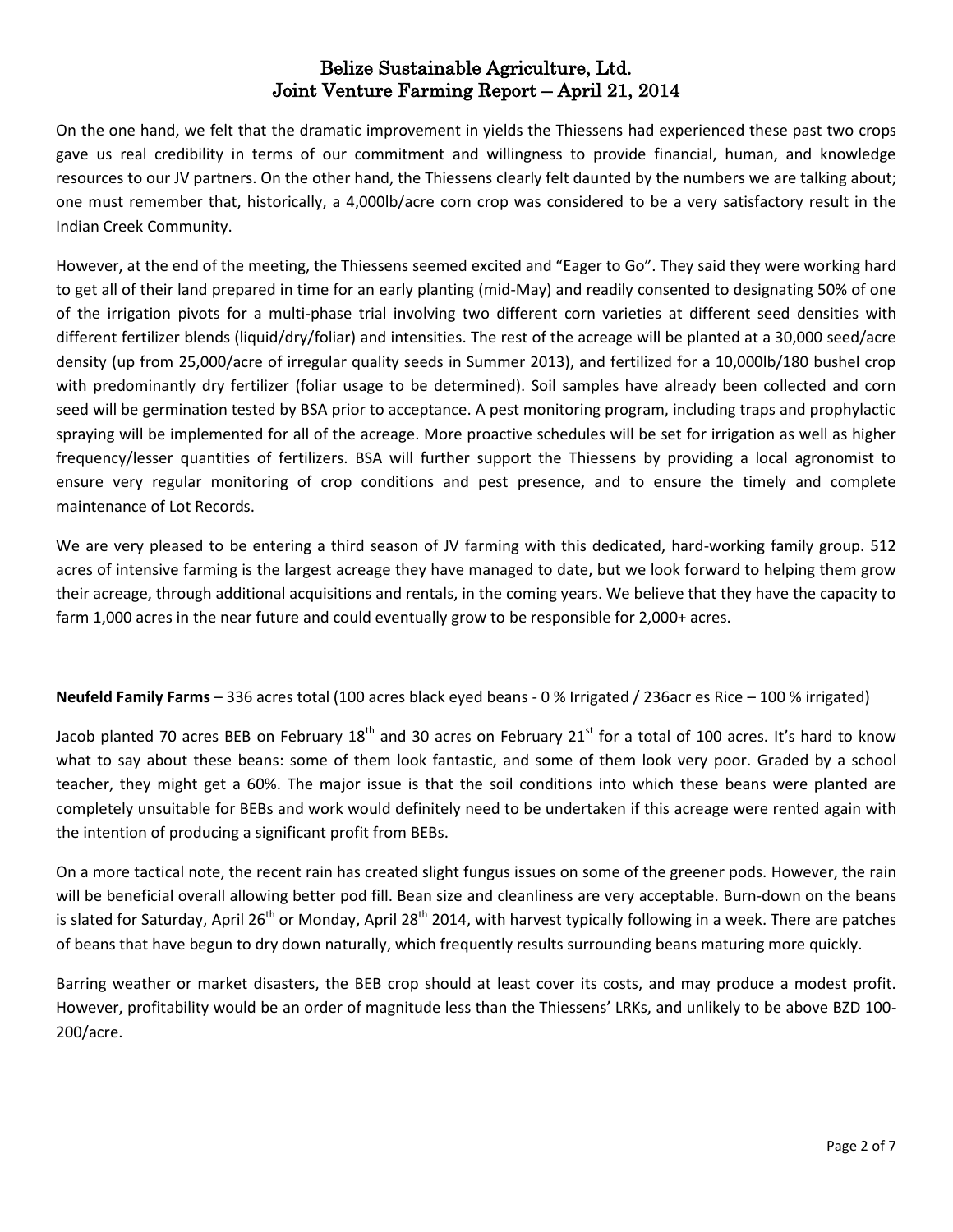



JSN Black Eye: Well Filled Pods (April 17, 2014) JSN Black Eye: Mature Field (April 22, 2014)



JSN Black Eye: Individuals Beans (April 22, 2014)

#### **Rice**

Firstly, Jacob has some rice that is looking very pretty with impressive tillering! However, the majority of his fields have a grass control issue which is mostly attributable to poor land preparation. We note that the fields that received an early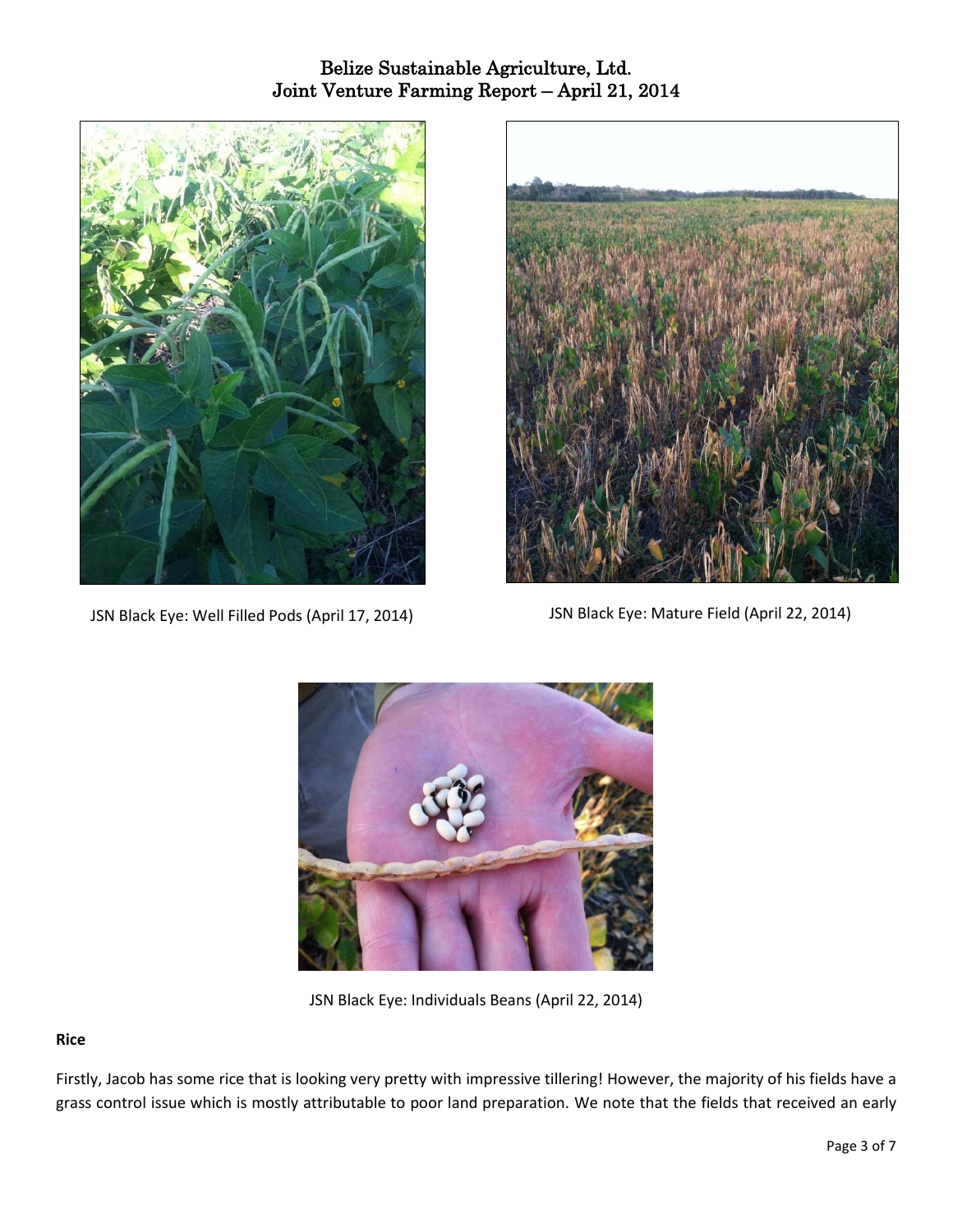application of glyphosate post planting seem to be cleaner of grass and do not have the amount of grass escapes seen on the "non-glyphosated" ones. Herbicide applications are planned to bring this issue under control; it should be noted that water must be essentially gone on fields to not damage rice before these herbicide applications are done.

The earliest planted rice is fully in panicle initiation stage.

#### [\(http://www.dpi.nsw.gov.au/agriculture/broadacre/summer-crops/rice/identifying-pi\)](http://www.dpi.nsw.gov.au/agriculture/broadacre/summer-crops/rice/identifying-pi)

This means that the amount of grain the plant will produce has been determined, and that any nutrient or water management strategy from here on will only impact filling of seed that is already present in the plant (which remains an important goal).

Jacob cannot let down his guard when it comes to maintaining water and nutrient levels; we had some very frank conversations with him recently and we are determined to get this problem under control. So far, Jacob has done a satisfactory job of maintaining water levels on his fields, but he will be encouraged to raise the levels a little after the next round of herbicides have been applied.

There are plans to spread nitrogen on all his fields on April 23<sup>rd</sup>. Jacob is also beginning to realize the benefit of foliar applications and these are planned as well as soon as practicable.



JSN Rice Field #121 at 49 days (April 22, 2014)

In closing, Jacob has so far appeared quite set in his ways and, for reasons which we believe are likely connected to inter-personal histories, seems resistant to accept input from the Hillbank Agricultural Company team ("HAC" - Dyck family farming company independently run by AD's brother Peter Dyck, where MD and JP had been working). After an unsatisfactory first JV crop (mostly due to weather, but with some farming issues), we are closely evaluating Jacob's performance in this second JV crop to determine whether he is a good long term candidate for our JV program.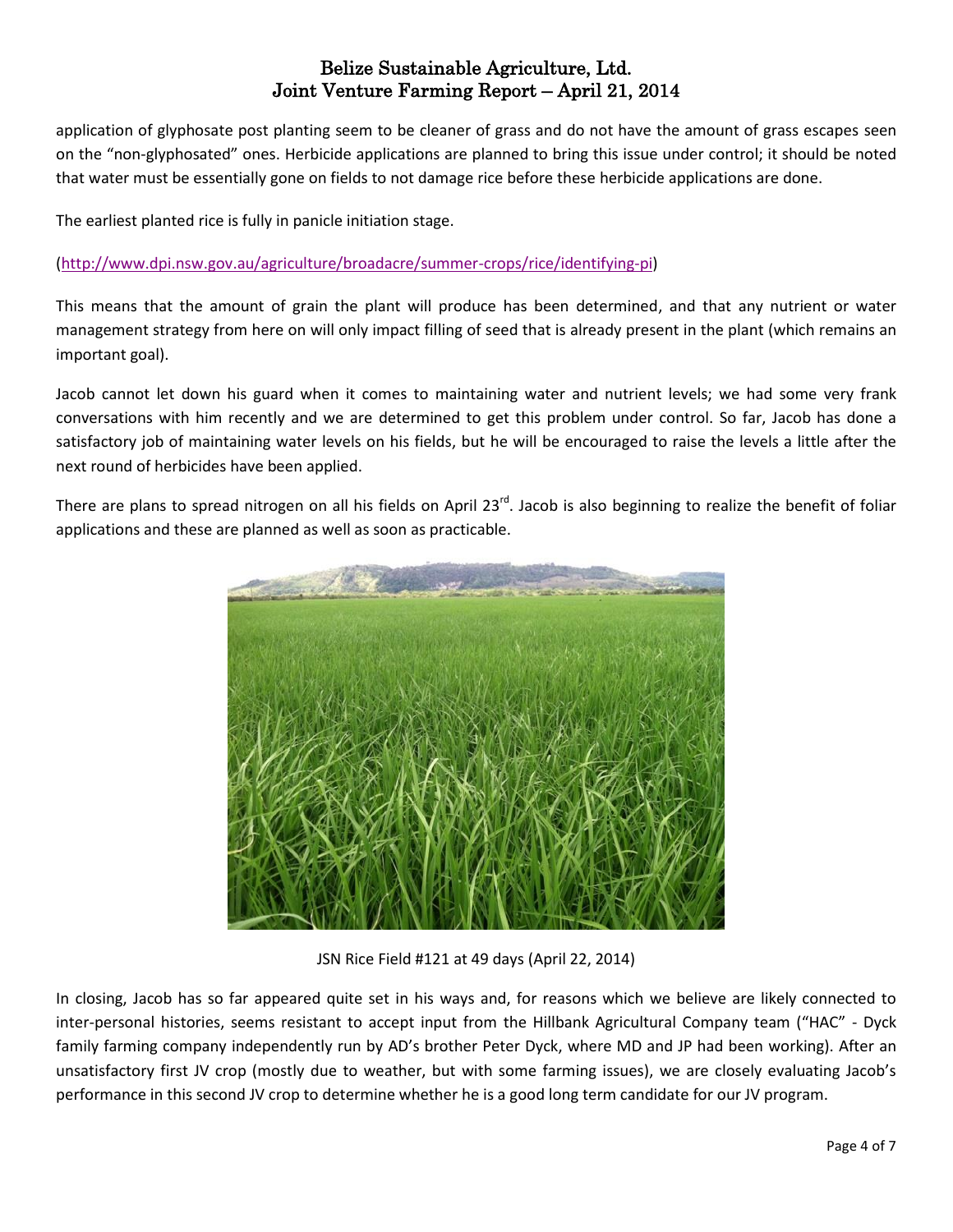## **Marlon Dyck –** 420 acres (Rice 100 % irrigated)

The initial 90 acres of rice that were planted (210 Series fields) continue to struggle; it seems as if insufficient seed vigor continues to affect these acreages. Due to this lack of vigor, some 10 acres were completed destroyed by algae. Recent applications of foliars are having a beneficial impact and these fields are continuing to improve. However, yield on these acres will not be as high as we would have liked but should still do well; it's just that we set high initial expectations for this entire JV crop! On a more positive note, grass or weed control does not presently appear to be an issue.

On a much brighter note, the remaining 320 acres of rice look very promising! Timely application of herbicide to control grass appears to have been very effective. Stand is impressive and vigor is much better than the earliest planted fields. However, procurement of good quality seed from a quality supplier, using a reliable logistics chain, is imperative for the next crop cycle. And while the vigor and germination from the locally supplied seed is much better than the earliest planted acreage, it still falls short of the best results seen in past years from prime US seed secured from top suppliers (however, in those years we did not need to make a last minute call to plant rice due to heavy unseasonal rains).

In general, the fields look good; however, better drainage with proper leveling would improve these fields by a further and significant margin! For the next crop cycle, acreage where we would plan on growing rice will go through a leveling program and drainage will be improved.





Marlon Dyck Rice Field 210 at 41 days (April 22, 2014) Marlon Dyck Rice Field 232 at 23 days (April 22, 2014)

Early indications from Marlon's fields, notwithstanding a few glitches, are very encouraging. While we do not expect to return to HAC's record rice yields in this first season, we believe that average rice yields of 7,000 lbs/acre can be achieved, which will lead to very good profitability. Moreover, working with Marlon has provided us with a high degree of comfort regarding his farming skills, technological awareness, and total focus and drive.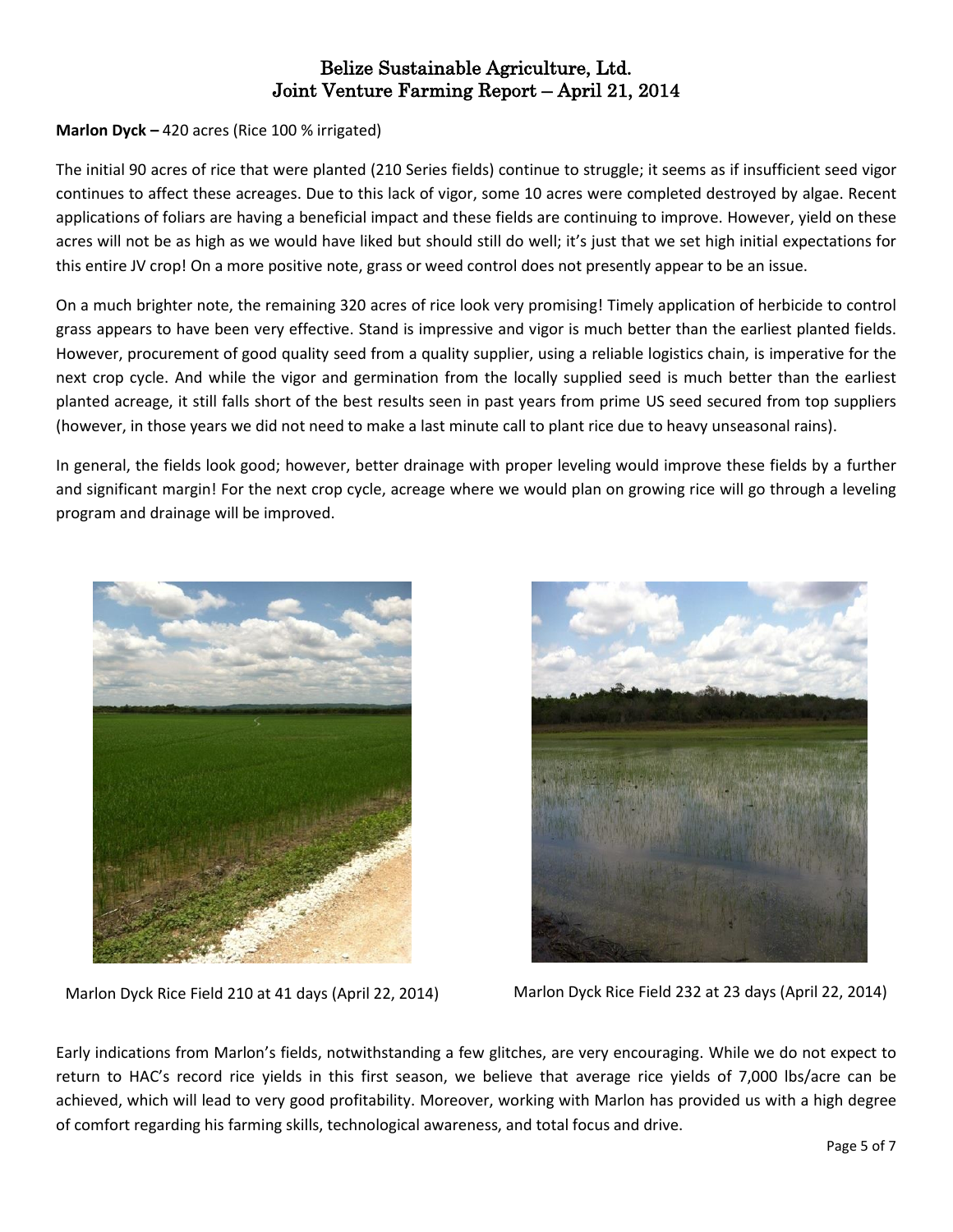#### **Other Summer 2014 JV Farming Developments**

We are in various negotiations with other prospective partners for the Summer 2014 Season:

- **HAC** rent ~600 acres of non-irrigated red soil in the San Carlos/Hillbank area. This ground would not be part of a JV program, but rather would be farmed by BSA personnel (MD, JP, and helpers.)
- **David Neufeld** (brother of Jacob Neufeld) JV farm ~300 acres (with one pivot) of red soil in the San Carlos/Hillbank area if he can rent this land from Henry Fehr.
- **David Bergen** JV farm (with option to purchase) ~440 acres of red soil (with two pivots) in the San Carlos/Hillbank area as a prelude to acquiring the land if purchase terms can be agreed.

#### **Summary and Conclusion**

The Thiessen Red Kidney was a resounding success. The 215 acres which we were able to plant, despite very adverse weather conditions (leaving 60 non-irrigated acres unplanted due to the heavy rains), produced yields that were over 50% higher than what local farmers (including the Thiessens) had historically achieved, with the promise of further yield gains in future years. The beans have all been harvested and all but one container have been sold and paid for; the last shipment should be completed this week. Farming profit/acre averaged an outstanding BZD 1,525!

We continue to look forward to the current rice crop with keen anticipation and continue to believe that this JV activity has strong potential this year. We are farming on ground that has a strong historic track record of producing excellent yields, and we are working with Marlon Dyck, one of Belize's foremost rice growers. Moreover, local prices for rice remain high and are likely to remain that way as the country has gone from a surplus to a material deficit in rice production these past three years. We are looking to lock in over half of our crop at current prices in "paddy" form (i.e. Rough Rice on the CBOT) that would be collected and paid for at harvest by a local merchant. We will confirm progress at the time of the next report.

We are also very much looking forward to the Summer 2014 Season. We believe that the experience acquired working with our JV partners, and the strengthening of our team with Marlon Dyck and John Peters arrival will put us in an excellent position, Mother Nature permitting as always, to deliver another significant increase in yields.

Lastly, corn prices were unchanged from last fortnight, although the Blue Creek Corn-Co-op is now making regular sales to Guyanese buyers at BZD 0.26/lb. Unfortunately, we have seen no detailed schedules of sales nor have we had any further funds released from the Co-op.

**Thanks!** 

John Peters